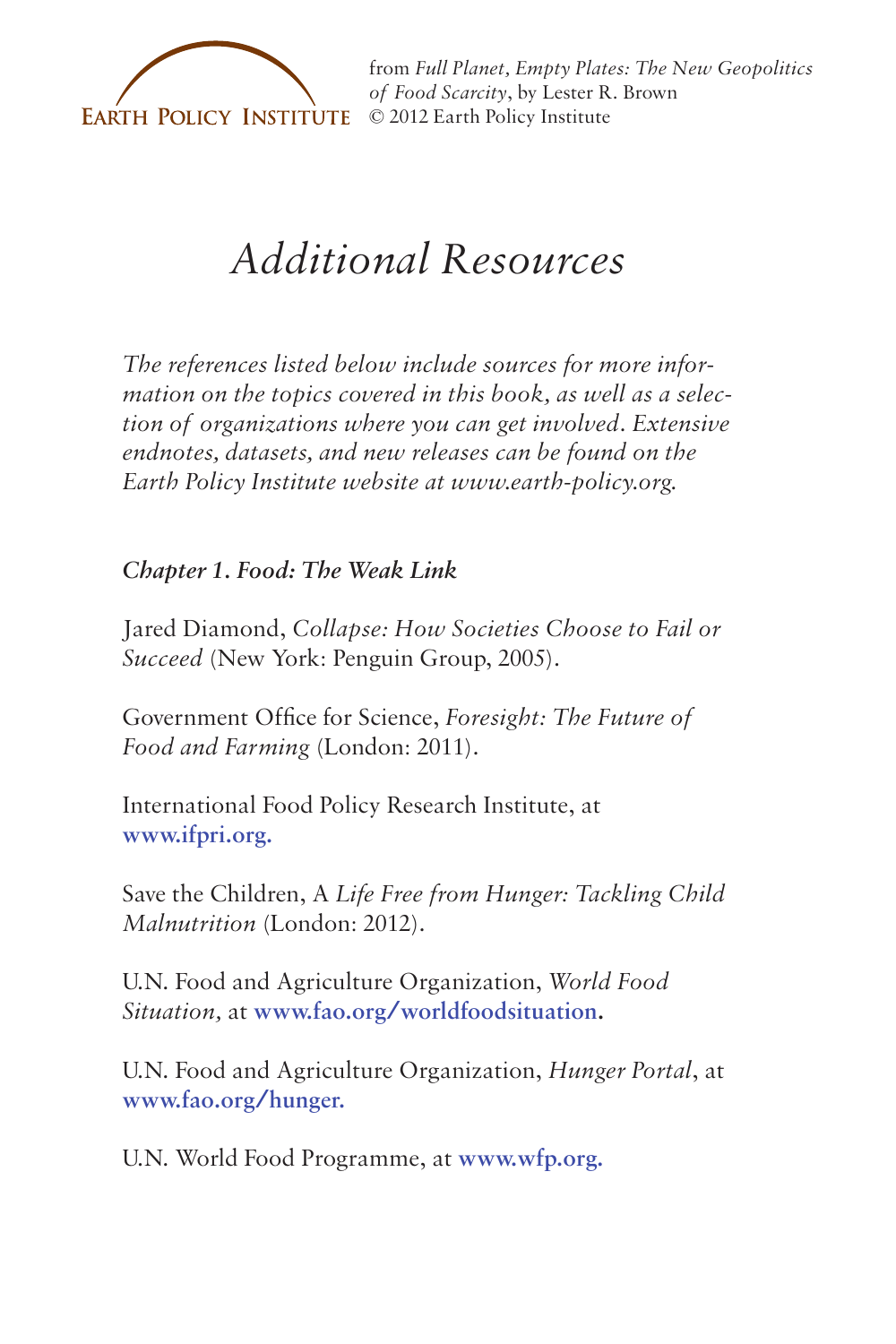*Chapter 2. The Ecology of Population Growth*

Richard P. Cincotta, Robert Engelman, and Daniele Anastasion, *The Security Demographic: Population and Civil Conflict After the Cold War* (Washington, DC: Population Action International, 2003), pp. 27–31.

Fund for Peace, "Failed States Index," at **www.fundforpeace.org/global/?q=fsi**.

Fund for Peace and *Foreign Policy*, "Failed States," *Foreign Policy*, July/August 2012, pp. 85–99.

Population Connection, at **www.populationconnection.org.**

Population Institute, at **www.populationinstitute.org.**

Population Media Center, at **www.populationmedia.org.**

Susheela Singh, Jacqueline E. Darroch, Lori S. Ashford, and Michael Vlassoff, *Adding It Up: The Costs and Benefits of Investing in Family Planning and Maternal and Newborn Health* (New York: Guttmacher Institute and United Nations Population Fund, 2009).

U.N. Population Division, *World Population Prospects: The 2010 Revision*, at **[esa.un.org/unpd/wpp/index.htm.](esa.un.org/unpd/wpp/index.htm)**

*Chapter 3. Moving Up the Food Chain*

Henning Steinfeld, Pierre Gerber, Tom Wassenaar, Vincent Castel, Mauricio Rosales, and Cees de Haan, *Livestock's Long Shadow: Environmental Issues and Options* (Rome: U.N. Food and Agriculture Organization, 2006).

U.N. Food and Agriculture Organization, *FAOSTAT*, electronic database, at **[faostat.fao.org.](faostat.fao.org)**

U.N. Food and Agriculture Organization, *Review of the State of World Marine Fishery Resources* (Rome: 2011).

U.N. Food and Agriculture Organization, *The State of Food and Agriculture 2009: Livestock in the Balance* (Rome: 2009).

U.N. Food and Agriculture Organization, *State of World Aquaculture 2010* (Rome: 2011).

U.S. Department of Agriculture, *Production, Supply and Distribution*, electronic database, at **www.fas.usda.gov/ psdonline.** 

## *Chapter 4. Food or Fuel?*

Pedro Alvarez, Joel G. Burken, James D. Coan, Marcelo E. Dias de Oliveira, Rosa Dominguez-Faus, Diego E. Gomez, Amy Myers Jaffe et al., *Fundamentals of a Sustainable U.S. Biofuels Policy* (Houston, TX: James A. Baker III Institute for Public Policy, Rice University, 2010).

P. J. Crutzen, A. R. Mosier, K. A. Smith, and W. Winiwarter, "N2O Release from Agro-Biofuel Production Negates Global Warming Reduction by Replacing Fossil Fuels," *Atmospheric Chemistry and Physics*, vol. 8 (2008), pp. 389–95.

F.O. Licht, *World Ethanol and Biofuels Report*, various issues.

R. W. Howarth and S. Bringezu, eds., *Biofuels: Environmental Consequences and Interactions with Changing Land*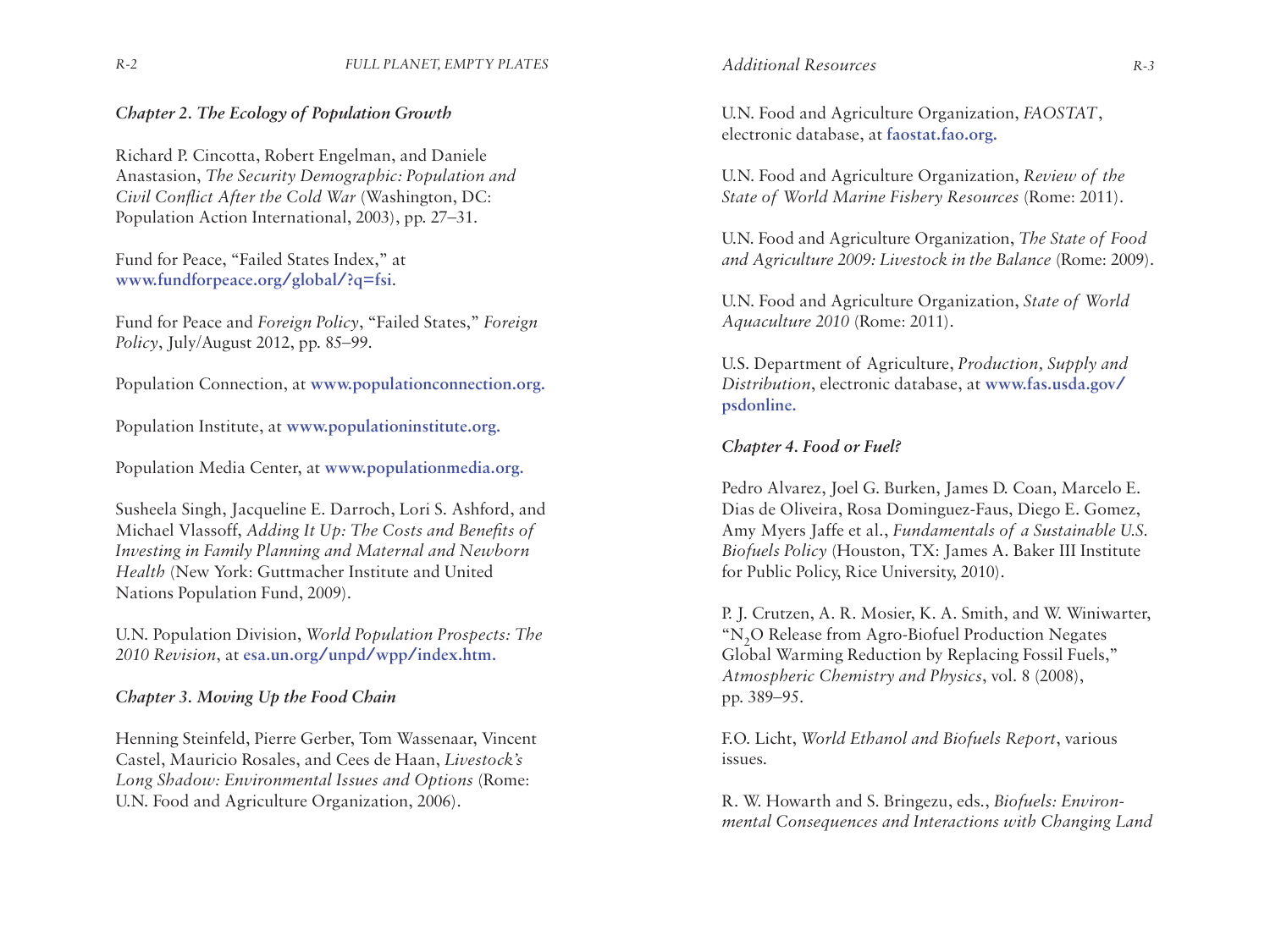*Use* (Ithaca, NY: Scientific Committee on Problems on the Environment, Cornell University, 2009).

National Research Council, *Renewable Fuel Standard: Potential Economic and Environmental Effects of U.S. Biofuel Policy* (Washington, DC: National Academies Press, 2011).

U.N. Food and Agriculture Organization, *The State of Food and Agriculture 2008—Biofuels: Prospects, Risks and Opportunities* (Rome: 2008).

U.S. Department of Agriculture, *Feed Grains Database*, electronic database, at **www.ers.usda.gov/data-products/ feed-grains-database.aspx.**

# *Chapter 5. Eroding Soils Darkening Our Future*

Timothy Egan, *The Worst Hard Time: The Untold Story of Those Who Survived the Great Dust Bowl* (New York: Mariner Books, Houghton Mifflin Company, 2006).

Theodor Friedrich, Rolf Derpsch, and Amir Kassam, *Global Overview of the Spread of Conservation Agriculture*, paper presented at the 5th World Congress on Conservation Agriculture, Brisbane: 26–29 September 2011.

David R. Montgomery, *Dirt: The Erosion of Civilizations* (Berkeley, CA: University of California Press, 2007).

NASA Earth Observatory, at **[earthobservatory.nasa.gov.](earthobservatory.nasa.gov)** 

U.N. Convention to Combat Desertification, at **www.unccd.int.**

U.S. Department of Agriculture, Natural Resources Conservation Service, at **www.nrcs.usda.gov.**

## *Chapter 6. Peak Water and Food Scarcity*

John Briscoe and R. P. S. Malik, *India's Water Economy: Bracing for a Turbulent Future* (Washington, DC: World Bank, 2006).

Sanjay Pahuja, Catherine Tovey, Stephen Foster, and Hector Garduno, *Deep Wells and Prudence: Towards Pragmatic Action for Addressing Groundwater Overexploitation in India* (Washington, DC: World Bank, 2010).

Sandra Postel, *Pillar of Sand* (New York: W.W. Norton & Company, 1999).

Tushaar Shah, *Taming the Anarchy: Groundwater Governance in South Asia* (Washington, DC: RFF Press, 2009).

U.N. Food and Agriculture Organization, "AQUASTAT," at **www.fao.org/nr/aquastat.**

World Bank, *China: Agenda for Water Sector Strategy for North China* (Washington, DC: April 2001).

### *Chapter 7. Grain Yields Starting to Plateau*

Surajit K. De Datta, *Principles and Practices of Rice Production* (Los Baños, Philippines: International Rice Research Institute, 1981).

Paul W. Heisey, "Science, Technology, and Prospects for Growth in U.S. Corn Yields," *Amber Waves* (Washington, DC: U.S. Department of Agriculture, December 2009).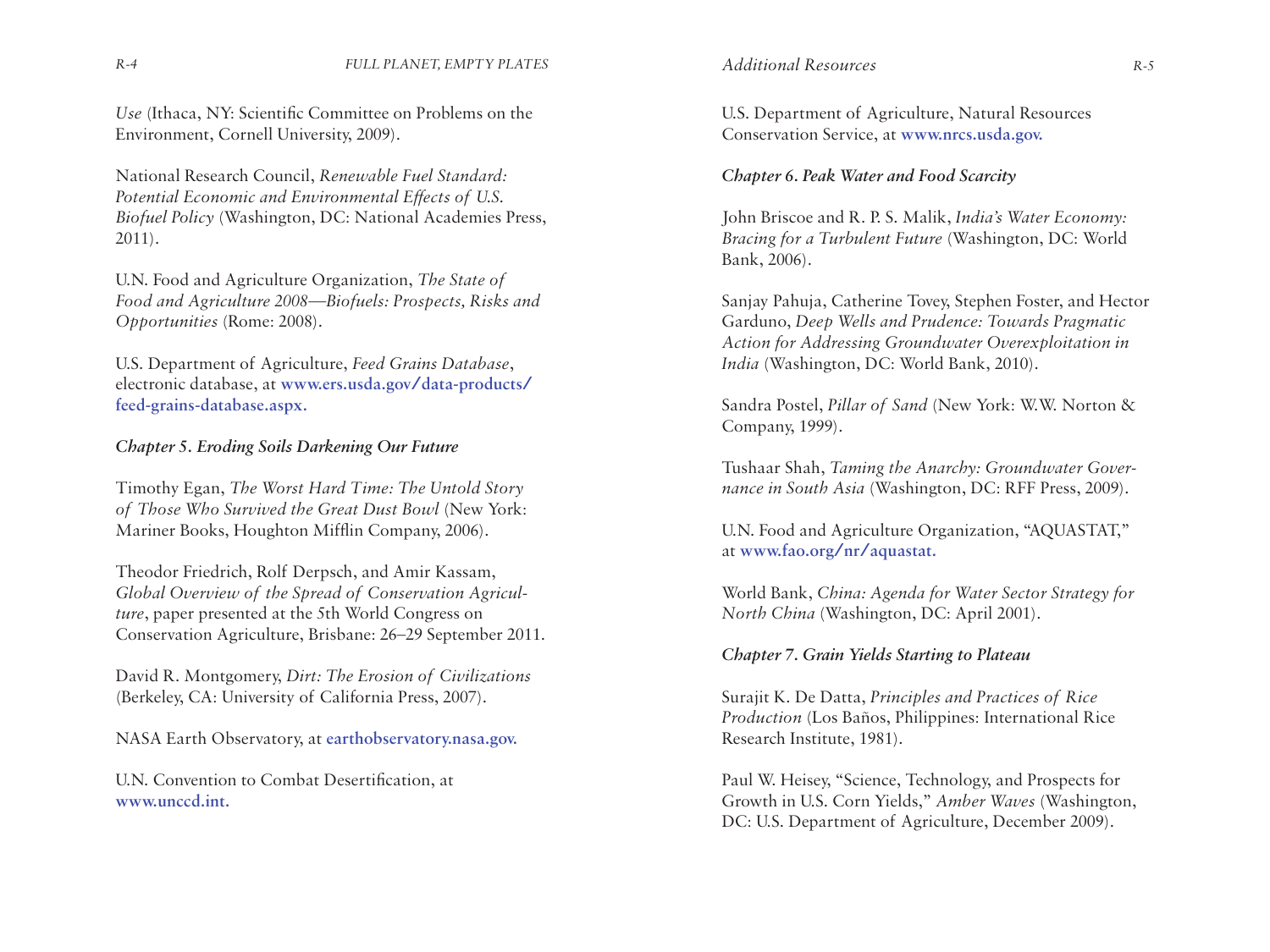Marena Lin and Peter Huybers, "Reckoning Wheat Yield Trends," *Environmental Research Letters*, vol. 7, no. 2 (16 May 2012).

David B. Lobell, Kenneth G. Cassman, and Christopher B. Field, "Crop Yield Gaps: Their Importance, Magnitudes, and Causes," *Annual Review of Environment and Resources*, vol. 34 (2009), pp. 179–204.

Louis P. Reitz, "New Wheats and Social Progress," *Science*, vol. 169, no. 3949 (4 September 1970), pp. 952–55.

U.N. Development Programme, *Africa Human Development Report 2012: Towards a Food Secure Future* (New York: 2012).

# *Chapter 8. Rising Temperatures, Rising Food Prices*

350.org, at **[350.org.](http://350.org)** 

J. Beddington, M. Asaduzzaman, A. Fernandez, M. Clark, M. Guillou, M. Jahn, L. Erda et al., *Achieving Food Security in the Face of Climate Change: Final Report from the Commission on Sustainable Agriculture and Climate Change* (Copenhagen: CGIAR Research Program on Climate Change, Agriculture and Food Security, 2012).

Intergovernmental Panel on Climate Change, *Climate Change 2007: The Physical Science Basis. Contribution of Working Groups I, II, and III to the Fourth Assessment Report of the Intergovernmental Panel on Climate Change* (Cambridge, U.K.: Cambridge University Press, 2007). Intergovernmental Panel on Climate Change, *Managing the Risks of Extreme Events and Disasters to Advance Climate* 

*Change Adaptation. A Special Report of Working Groups I and II of the IPCC* (Cambridge, UK: Cambridge University Press, 2012).

David Lobell and Gregory Asner, "Climate and Management Contributions to Recent Trends in U.S. Agricultural Yields," *Science,* vol. 299, no. 5609 (14 February 2003), p. 1,032.

Jeff Masters, *Dr. Jeff Masters' WunderBlog*, at **www.wunderground.com/blog/JeffMasters/show.html.**

National Aeronautics and Space Administration, Goddard Institute for Space Studies (GISS), "GISS Surface Temperature Analysis" at **[data.giss.nasa.gov/gistemp.](data.giss.nasa.gov/gistemp)**

National Oceanic and Atmospheric Administration, *National Climatic Data Center*, at **www.ncdc.noaa.gov/ oa/ncdc.html.**

Joseph Romm, *Climate Progress*, blog at **www.climateprogress.org.**

U.N. Environment Programme, *Global Outlook for Ice and Snow* (Nairobi: 2007).

# *Chapter 9. China and the Soybean Challenge*

Rhett Butler, Mongabay, at **[mongabay.com](mongabay.com.)**.

Marcia N. Macedo, Ruth S. DeFries, Douglas C. Morton, Claudia M. Stickler, Gillian L. Galford, and Yosio E. Shimabukuro, "Decoupling of Deforestation and Soy Production in the South Amazon During the Late 2000s," *Proceedings of the National Academy of Sciences*, vol. 109, no. 4 (24 January 2012), pp. 1,341–46.